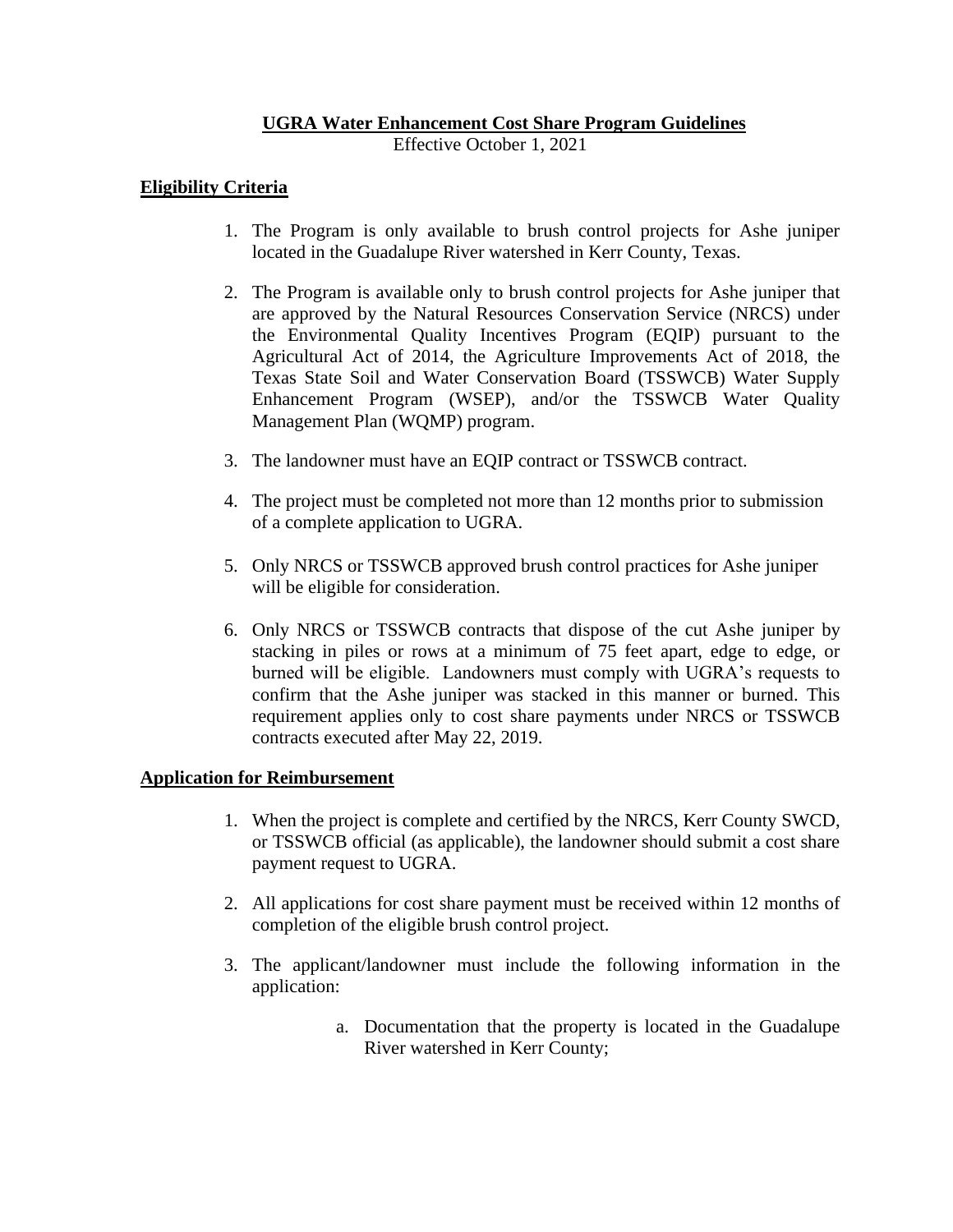- b. A copy of the approved NRCS Practice Approval and Payment Application Form (NRCS-CPA-1245 Form) or similar form from TSSWCB;
- c. A copy of the approved NRCS Conservation Program Contract (NRCA-CPA-1202) evidencing contract execution date or similar documentation from TSSWCB;
- d. If contract execution date is after 5/22/19, photo documentation showing cedar was stacked or burned must be submitted;
- e. Evidence of the amount of payment received by the landowner from NRCS, Kerr County SWCD or TSSWCB for the task(s) for which the landowner seeks a cost share payment from UGRA; and
- f. Any other information requested by UGRA to process the application for payment.
- 4. UGRA shall review the payment request form. Upon receipt of all required information, confirmation of eligibility, and subject to availability of budgeted funds for the Program, UGRA shall authorize payment in accordance with these Guidelines.

# **Funding and Cost Share Rates**

- 1. Cost share payments for eligible brush control water enhancement projects will be funded only with monies budgeted by the Board of Directors of UGRA for the program. No other monies will be utilized or made available for payment.
- 2. Cost share payments by UGRA for approved brush control projects are limited to the following maximum amounts, as applicable:
	- a. up to twenty-five (25%) of the amount of the reimbursement previously received by the landowner from the TSSWCB for WSEP or WQMP contract tasks; or
	- b. up to twenty-five (25%) of the amount of the reimbursement previously received by the landowner from the NRCS for EQIP contract tasks.
	- c. in no case shall the total incentive payments by UGRA and the NRCS, Kerr County SWCD or TSSWCB exceed the cost of the project.
- 3. UGRA reserves the right to reduce the cost share payment in the event that the combined payment by UGRA plus the payment(s) from NRCS, Kerr County